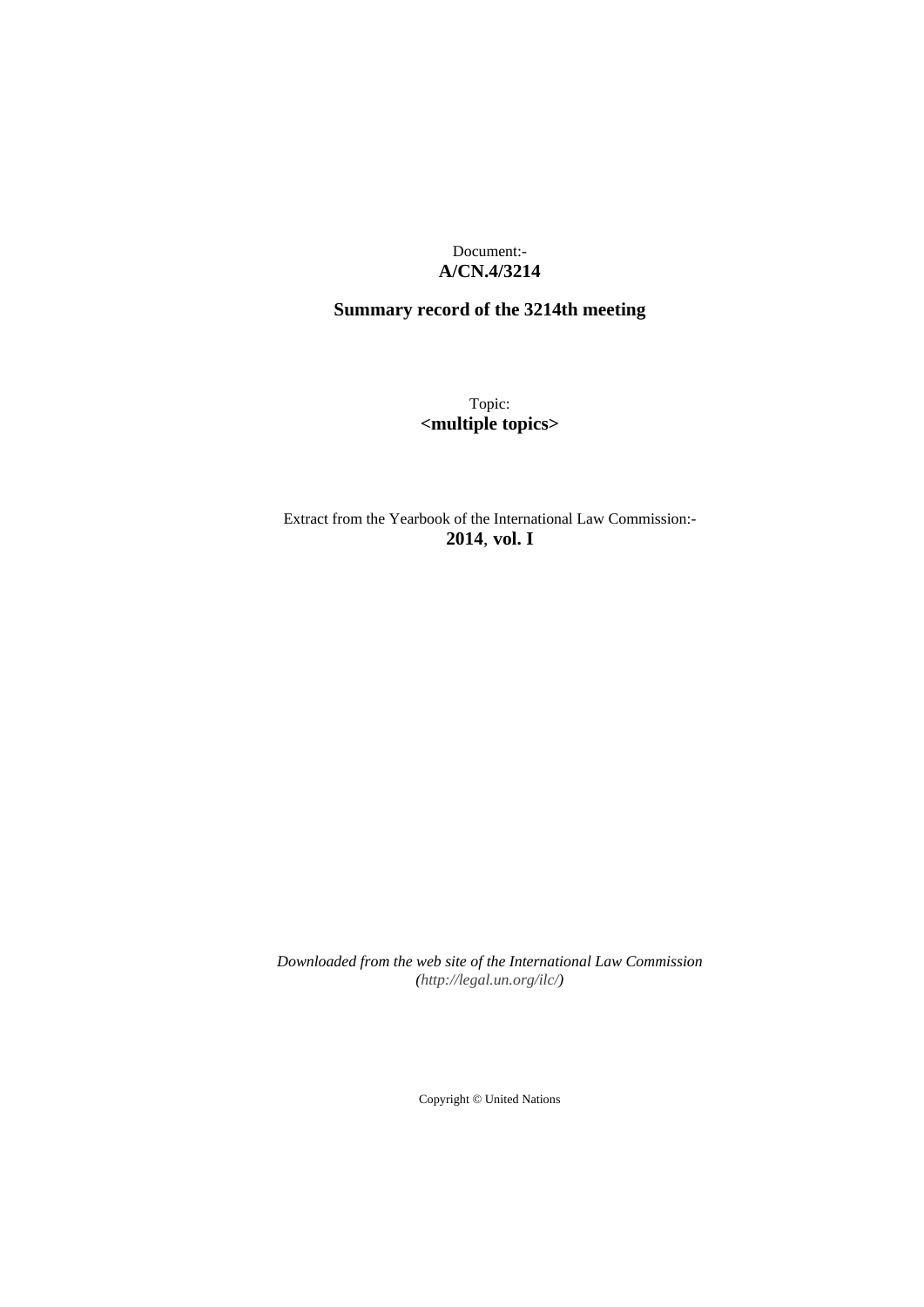also needed further examination. With those reservations, he was in favour of referring the draft guidelines to the Drafting Committee.

30. Mr. WAKO said that the Special Rapporteur, guided by his enthusiasm for the subject, had managed in his first report to make headway along the rocky path mapped out by the 2013 understanding. The Special Rapporteur had taken due account of the concerns expressed by some States in the Sixth Committee about the technical nature of the subject matter and those of the members who deemed the Commission's scientific and technical knowledge to be inadequate, and he had proposed that the Commission should consult some experts as it had done in the past. Those consultations should be held at an early stage, otherwise it would be impossible to adopt a position on the proposed definition of the atmosphere. It would be undesirable to forgo a definition of the atmosphere that would, however, have to be scientific. Although the reasons for restricting that definition to the two lower layers of the atmosphere appeared to be justified, the exclusion of the other two layers might complicate work in other bodies, such as the United Nations Committee on the Peaceful Uses of Outer Space.

31. The member States of the Asian–African Legal Consultative Organization (AALCO) had emphasized the importance of including the topic of the protection of the atmosphere in the Commission's programme of work, since that protection was rendered all the more urgent by the fact that in many respects humanity depended on the conservation of the atmosphere's quality. The understanding from 2013 had made it possible to break the deadlock, and several States that had previously had substantial reservations about the topic had revised their position, after what they considered to be a "wise precaution" had been taken. It was to be hoped that it would no longer be necessary to have recourse to that unusual procedure in the future. The Commission would currently have to make the best of it and not interpret the understanding so restrictively that constant questioning of the Special Rapporteur's faithfulness to its terms killed off the project. The flexible interpretation proposed by the Special Rapporteur was therefore appropriate.

32. Paragraphs 13 and 92 of the first report set out a programme of work on which the Special Rapporteur could base himself in the future. While Mr. Wako personally shared the reservations expressed by a number of members concerning the approach chosen, the clarity and the wording of the draft guidelines, the Special Rapporteur would undoubtedly dispel those reservations in his subsequent reports. He was therefore in favour of referring the draft guidelines to the Drafting Committee, on the understanding that draft guideline 1 might be altered in light of the opinions of the experts who would be consulted, and that the notions of a common concern or common heritage of humankind would be subject to more in-depth consideration. He would support whatever decision was taken by the Special Rapporteur on the referral of each of the draft guidelines to the Drafting Committee.

*The meeting rose at 1.05 p.m.*

## **3214th MEETING**

*Tuesday, 3 June 2014, at 10 a.m.*

## *Chairperson*: Ms. Concepción ESCOBAR HERNÁNDEZ (Vice-Chairperson)

*Present*: Mr. Caflisch, Mr. Candioti, Mr. Comissário Afonso, Mr. El-Murtadi Suleiman Gouider, Mr. Forteau, Mr. Hassouna, Mr. Hmoud, Mr. Huang, Ms. Jacobsson, Mr. Kamto, Mr. Kittichaisaree, Mr. Laraba, Mr. Murase, Mr. Murphy, Mr. Niehaus, Mr. Nolte, Mr. Park, Mr. Peter, Mr. Petrič, Mr. Saboia, Mr. Singh, Mr. Šturma, Mr. Tladi, Mr. Valencia-Ospina, Mr. Wako, Mr. Wisnumurti.

#### **Expression of sympathy in connection with the disappearance of Malaysia Airlines flight MH370**

1. Mr. HUANG said that the loss of Malaysia Airlines flight MH370 had been an incident of virtually unprecedented gravity: 330 passengers and crew members, citizens of 13 different countries, had been on board. The Governments of China and Malaysia reiterated their will to continue the search for the aircraft and to investigate the causes for its loss. They acknowledged their responsibility to all the passengers and flight attendants and to the international community as a whole.

2. The CHAIRPERSON requested Mr. Huang, in his capacity as Chinese Ambassador to Malaysia, to convey the Commission's condolences to the Chinese authorities, the Chinese people and, in particular, to the families of the passengers and crew of the aircraft. She hoped that the investigations would soon shed light on the fate of Malaysia Airlines flight MH370.

## **Protection of the atmosphere (***concluded***) (A/CN.4/666, Part II, sect. I, A/CN.4/667)**

#### [Agenda item 11]

First report of the Special Rapporteur (*concluded*)

3. Mr. HUANG said that the three draft guidelines proposed in the Special Rapporteur's first report (A/ CN.4/667) touched on some fundamental issues, including the definition and legal status of the atmosphere. However, those matters required more thorough study before any guidelines could be properly formulated. Depletion of the ozone layer, long-range air pollution and protection of the atmosphere were all processes that were still imperfectly understood. He hoped that the Special Rapporteur would conduct more in-depth research and that his second report would address the concerns expressed during the current debate. For those reasons, he believed it was too early to establish a Drafting Committee to discuss the draft guidelines.

4. Mr. MURASE (Special Rapporteur), summing up the debate, said that the detailed comments made by 24 speakers—nearly the entire membership of the Commission—attested to the importance of the topic. Two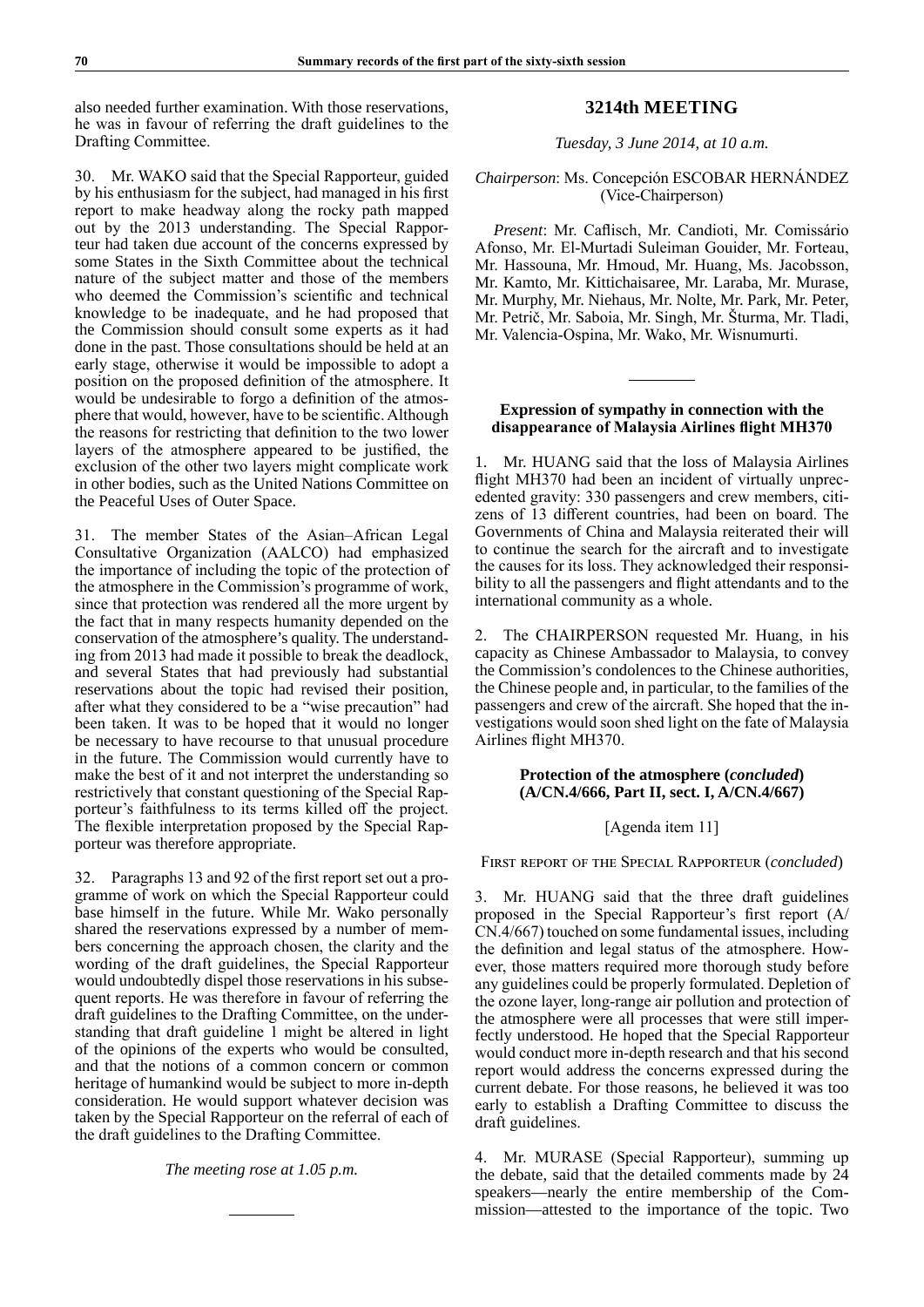members had drawn attention to the dire consequences of atmospheric pollution, and all had acknowledged the urgent need to deal with the protection of the atmosphere. Despite the generalized interest in the project and the high expectations that surrounded it, the Commission's role, as a juridical body, must be a limited one, as one speaker had pointed out. However, he himself believed that as long as the Commission handled the issue with restraint and sensitivity, its concern over the pressing problem of atmospheric degradation would resonate worldwide.

5. Three members considered that his approach strayed from the understanding reached at the Commission's sixty-fifth session, which they read as prohibiting him from mentioning topics that formed the subject of certain political negotiations. Few other members interpreted the understanding so stringently, however, and while some had expressed concerns, they were much less far-reaching. He personally did not see how a discussion in the Commission on air pollution, ozone depletion and climate change could interfere with the political negotiations thereon. Paragraphs 25, 26 and 68 of his first report were intended as background information and not as substantive opinions on those three issues, let alone as interference with current political negotiations. Three members of the Commission had been highly critical of the understanding, and six had taken the view that it should be regarded as a guide and not a straitjacket. In view of those divided opinions, a middle-of-the-road approach would seem to be advisable. The understanding should not be discarded, but a flexible interpretation of its terms should be used, allowing him to mention the three issues but not to deal with them specifically in the draft guidelines.

6. Some members had contended that his first report did not provide sufficient information on where the Commission should be going with the topic, and they had requested a more detailed road map. Paragraph 92 of his first report did supply a complete workplan for the remaining two years of the current quinquennium and suggested that international cooperation, compliance, dispute settlement and interrelationships might be areas of work in the period 2017–2021. There was a consensus within the Commission on the fact that international cooperation was a key element of atmospheric protection. In his second report, he intended to identify States' substantive responsibilities for protecting the atmosphere, possibly including the performance of environmental impact assessments. With regard to compliance, the emphasis would be on a promotional and facilitative approach, rather than on establishing enforcement measures for non-compliance. Questions of evidentiary proof and the standard of review would be discussed in relation to dispute settlement mechanisms. Lastly, the interrelationships between the protection of the atmosphere and other relevant areas of international law, including the law of the sea, biodiversity, international trade law and human rights law, might be studied.

7. Turning to draft guideline 1, he explained that it contained a working definition of the atmosphere solely for the purposes of the Commission's project. Some members had questioned the desirability of a definition at all, pointing out that numerous instruments related to atmospheric protection did not actually define the atmosphere. However, any attempt to articulate guidelines could only benefit from a clear understanding of what the guidelines sought to protect. He agreed that, in framing a definition of the atmosphere, it might be advisable for the Committee to consult scientific experts. He therefore intended to explore the possibility of organizing a workshop or seminar at the following session.

8. Several members had wondered whether to include the upper atmosphere in the definition contained in draft guideline 1. The distinction between the upper and lower atmosphere was anything but arbitrary, since the upper atmosphere comprised only an insignificant portion of the atmosphere's total mass. Furthermore, there was no meaningful evidence that climate change contributed to, or was responsible for, alterations in the condition of the mesosphere or thermosphere, which made up the upper atmosphere. The Antarctic Program of the Government of Australia,144 which Mr. Kittichaisaree had mentioned, had ascribed changes in the mesosphere to solar flux and not to climate change within the meaning of article 1, paragraph 2, of the United Nations Framework Convention on Climate Change. Since an understanding of changes in the upper atmosphere was limited by a lack of scientific data, any attempt to formulate a protective regime for that part of the atmosphere would be overly ambitious, and it would be inappropriate for the Commission to address such a highly technical and poorly understood issue. The environmental harm caused by satellites in the upper atmosphere was also a different question requiring separate treatment. The environmental protection of outer space was not part of the topic and had already been discussed by the United Nations Committee on the Peaceful Uses of Outer Space.

9. Mr. Murphy's reasoning that the exclusion of the upper atmosphere from the definition in draft guideline 1 implied that outer space began approximately 50 km above the Earth's surface, at the edge of the mesosphere, rested on the erroneous premise that the notions of the atmosphere and airspace were inseparably linked, whereas they were two entirely different concepts in international law. Defining the limits of the atmosphere had no implications for the borders of national airspace or of outer space, and the exclusion of the mesosphere and thermosphere from the definition therefore had no bearing on the delimitation of the perimeters of outer space. He also believed, unlike one speaker, that a definition of the atmosphere could be developed without strictly identifying its upper limit; if the atmosphere was understood to be the envelope of gases surrounding the Earth, then its definition should be limited to the lower atmosphere where those gases were present. He was, however, willing to defer to the Commission's judgment and to remove the reference to the troposphere and stratosphere from the definition in draft guideline 1, provided that the commentary clarified the atmosphere's relationship with outer space.

10. Turning to draft guideline 2 and to the concerns of three speakers regarding the scope of the project, he said it was limited to protection against transboundary pollution and pollution with a global impact. It did not include protection against domestic pollution or harm at the local level.

<sup>144</sup> See the website of the Antarctic Program of the Government of Australia: [www.antarctica.gov.au](http://www.antarctica.gov.au).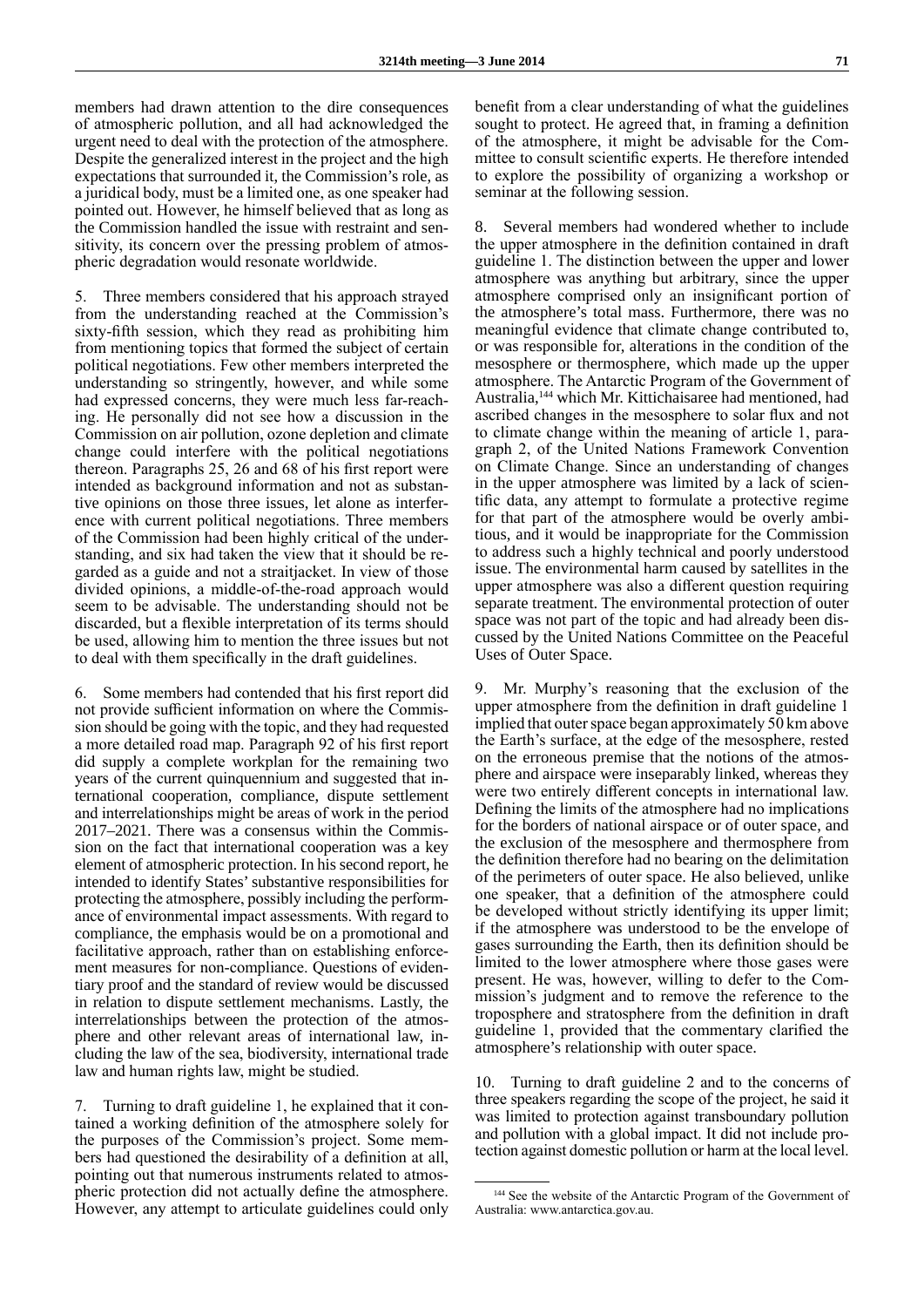11. As to the term "deleterious substances" in draft guideline 2 (*a*), criticised by some members as being too broad, he observed that the subsequent qualifying phrase, "that have or are likely to have significant adverse effects", aptly narrowed its scope. With regard to comments regarding the need to articulate more clearly the sense in which the word "significant" was used in that phrase, he pointed out that the Commission had used the word previously without providing a definition, for instance, in the draft articles on prevention of transboundary harm from hazardous activities.<sup>145</sup> He drew attention to the discussion of the term "significant" in paragraphs (4) and (7) of the commentary to draft article 2 of the 2001 text.<sup>146</sup>

12. It had been suggested that the term "energy" in draft guideline 2 (*a*) be removed or restricted so as to exclude radioactive and nuclear emissions. However, he considered that its retention was important. Its use in the context of pollution was not unprecedented in international law: for example, it appeared in the United Nations Convention on the Law of the Sea and in the Convention on long-range transboundary air pollution. Furthermore, the Fukushima nuclear disaster was a powerful reminder of the potential dangers of nuclear and radioactive pollution.

13. Responding to the argument that the inclusion of substantive concepts such as "deleterious substances" or "significant adverse effects" in a draft guideline describing a project's scope was inappropriate, he said that such a practice was consistent with the Commission's previous work. A similar approach had been adopted in the draft articles on prevention of transboundary harm, in which substantive concepts such as "risk", "harm" and "significant harm" had been incorporated into the article on scope.<sup>147</sup>

14. With regard to draft guideline 3, he noted that many members had voiced concerns about framing the protection of the atmosphere as a "common concern of humankind". However, as Mr. Kittichaisaree had pointed out, the term's narrow application in the draft guideline made clear that it was not the atmosphere, but rather the protection of the atmosphere, that was a common concern. The project sought to establish a cooperative framework for atmospheric protection, not common ownership or management of the atmosphere. That narrow application of the term was in line with existing applications of the concept in international environmental law. It reflected the understanding that it was not a particular resource, but rather threats to that resource, that were of common concern, since States both contributed to the problem and shared in its effects. Mr. Murphy had argued that draft guideline 3 would apply to the kind of bilateral problem of transboundary air pollution exemplified by the *Trail Smelter* arbitration. However, the concept of the "common concern of humankind" would apply to such pollution only insofar as it was a global phenomenon; it would not cover transboundary air pollution affecting specific individual States.

15. Several members of the Commission had pointed out that the legal implications of the "common concern" concept were unclear, that the concept was unsettled and that the report had overstated the link between that concept and *erga omnes* obligations. While it was true that *erga omnes* obligations had been mentioned in the *Barcelona Traction* case only in *obiter dicta*, it was his understanding that Judge Lachs, thought to have been the author of that language, had been unable to fulfil his intention of developing the concept in future judgments. In his next report, the Special Rapporteur would explore the link between "common concern" and *erga omnes* obligations when discussing the general obligation to protect the atmosphere. The report would also consider *actio popularis*, which was related to the enforcement of *erga omnes* obligations arising out of the common concern for protection of the atmosphere.

16. Objections had been raised about a lack of clarity in the substantive content of any *erga omnes* obligations arising from the concept of "common concern of humankind". It had been argued that the concept had no specific normative content and that framing the protection of the atmosphere in terms of that concept was to put the cart before the horse, to propose a legal classification before defining the actual legal obligations of States. Such reasoning assumed that law-making could and should only occur through a bottom-up approach, applying legal principles that were already well defined and understood. However, any law-making exercise required the use of both inductive and deductive approaches. A better metaphor might therefore be the relationship of children to their parents: the notion of "common concern of humankind" might still be in its infancy, but it was the responsibility of the older generation to encourage its development for the future. It could and should be the Commission's task to explore the legal obligations of the notion and to articulate them as part of the draft guidelines.

17. Although the substantive legal obligations attaching to the concept of common concern were still being developed, that did not mean that the term was devoid of normative content entirely. Two speakers had indicated that the concept implied that States had a duty to cooperate to ensure protection of the atmosphere for future generations. The duty to cooperate would be discussed at length in future reports.

18. Now that the principle of *sic utere tuo ut alienum non laedas* had been recognized in the preamble to the United Nations Framework Convention on Climate Change and in article 2, paragraph 2 (*b*), of the Vienna Convention for the Protection of the Ozone Layer, it was no longer limited to the context of bilateral transboundary harm. It applied to international environmental law in general and could therefore be transposed to the sphere of atmospheric protection.

19. In questioning the substantive content of the notion of common concern, Mr. Murphy had mentioned three possible interpretations of that concept, articulated by Alan E. Boyle in the work referenced in the footnote to paragraph 12 of the first report.<sup>148</sup> His own understanding of

<sup>&</sup>lt;sup>145</sup> See the draft articles on prevention of transboundary harm from hazardous activities adopted by the Commission at its fifty-third session and the commentaries thereto in *Yearbook … 2001*, vol. II (Part Two) and corrigendum, pp. 146 *et seq*., paras. 97–98. The articles on prevention of transboundary harm from hazardous activities are reproduced in the annex to General Assembly resolution 62/68 of 6 December 2007.

<sup>146</sup> *Yearbook ... 2001*, vol. II (Part Two) and corrigendum, pp. 152–153.

<sup>147</sup> *Ibid*., p. 149 (draft article 1).

<sup>148</sup> P. Birnie, A. Boyle and C. Redgwell, *International Law and the Environment*, 3rd ed., Oxford University Press, 2009, pp. 335–378.